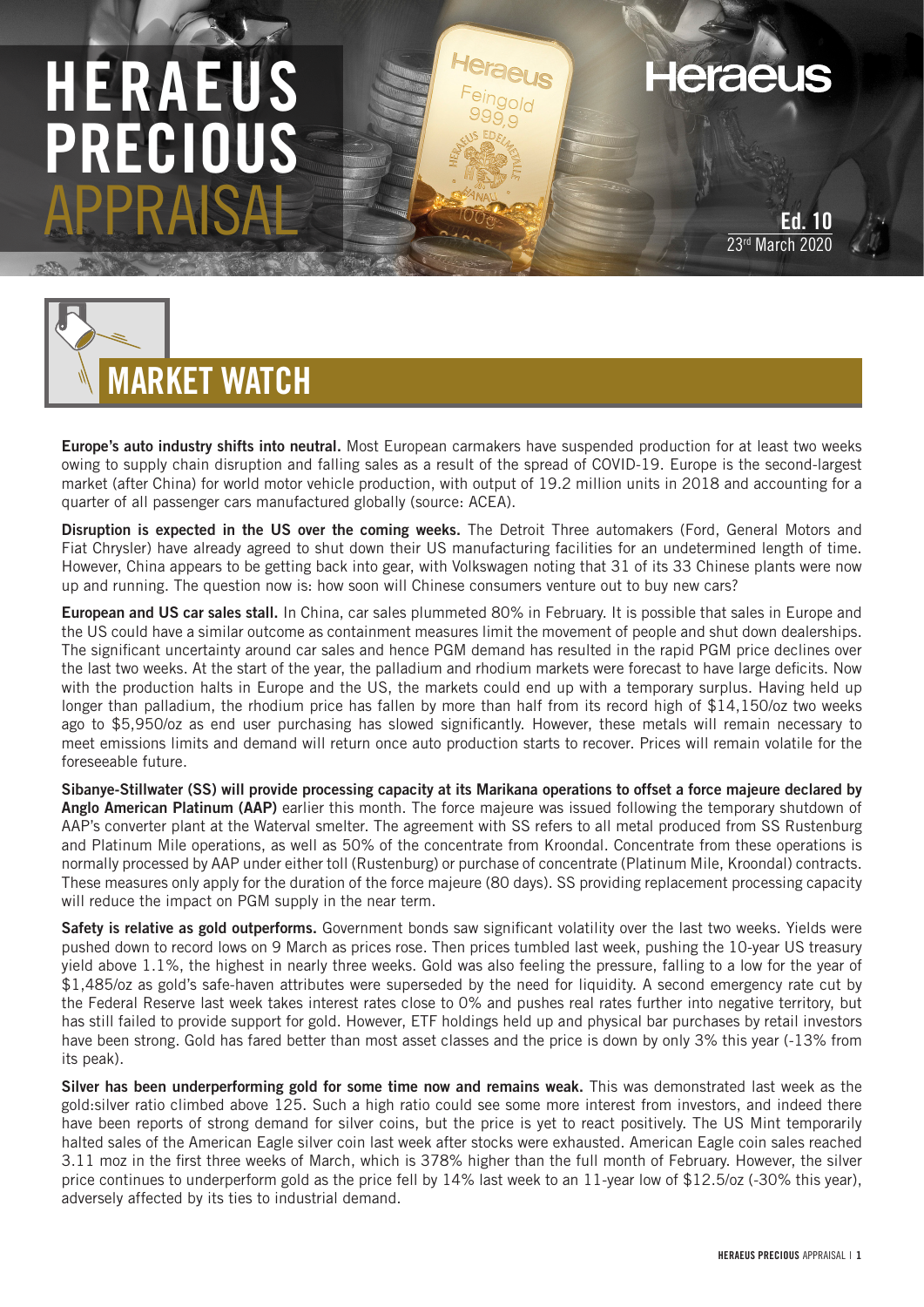

|  |                | <b>Au</b> Gold |                            |             |                  |       |             |
|--|----------------|----------------|----------------------------|-------------|------------------|-------|-------------|
|  |                | <b>Close</b>   | <b>Weekly change</b>       | <b>High</b> | <b>Date</b>      | Low   | <b>Date</b> |
|  |                |                | $\sqrt{$70z}$ 1,487 -2.39% |             | 1,554 17/03/2020 | 1.452 | 16/03/2020  |
|  | $\epsilon$ /0Z | 1,394 1.46%    |                            |             | 1,416 17/03/2020 | 1.301 | 16/03/2020  |

|       | <sup>47</sup> Ag Silver |                            |             |             |       |             |
|-------|-------------------------|----------------------------|-------------|-------------|-------|-------------|
|       |                         | <b>Close</b> Weekly change | <b>High</b> | <b>Date</b> | Low   | <b>Date</b> |
| \$/oz |                         | $12.52 - 14.59\%$          | 14.11       | 16/03/2020  | 11.64 | 18/03/2020  |
| E/0Z  | 11.75                   | $-10.31\%$                 | 13.25       | 16/03/2020  | 10.83 | 16/03/2020  |

|       | <b>Pt</b> Platinum |               |             |             |     |             |  |  |  |  |
|-------|--------------------|---------------|-------------|-------------|-----|-------------|--|--|--|--|
|       | Close              | Weekly change | <b>High</b> | <b>Date</b> | Low | <b>Date</b> |  |  |  |  |
| \$/oz | 623                | $-17.00\%$    | 754         | 16/03/2020  | 564 | 16/03/2020  |  |  |  |  |
| €/oz  | 584                | $-13.77\%$    | 674         | 16/03/2020  | 507 | 16/03/2020  |  |  |  |  |

| 46 |                                   | <b>Palladium</b> |                            |             |             |            |                  |  |
|----|-----------------------------------|------------------|----------------------------|-------------|-------------|------------|------------------|--|
|    | <b>Contract Contract Contract</b> |                  | <b>Close</b> Weekly change | <b>High</b> | <b>Date</b> | <b>Low</b> | <b>Date</b>      |  |
|    |                                   |                  | $\sqrt{$782}$ 1,661 0.73%  | 1.827       | 16/03/2020  |            | 1,495 16/03/2020 |  |
|    | $\epsilon$ /0Z                    | 1,558 2.44%      |                            | 1.631       | 16/03/2020  | 1.347      | 16/03/2020       |  |

| 45        |                |
|-----------|----------------|
| <b>Rh</b> | <b>Rhodium</b> |

 $\sim$ 

|       | <b>Reporting week</b> | <b>Previous week</b> | Weekly change |
|-------|-----------------------|----------------------|---------------|
| \$/oz | \$5,950/cz            | $$12,850$ /oz        | $-53.7%$      |

| 44<br>$\mathring{\mathsf{R}}_\mathsf{u}$ Ruthenium |      |                       |                      |               |  |  |  |  |  |
|----------------------------------------------------|------|-----------------------|----------------------|---------------|--|--|--|--|--|
|                                                    |      | <b>Reporting week</b> | <b>Previous week</b> | Weekly change |  |  |  |  |  |
|                                                    | s/oz | \$265/oz              | \$265/oz             | $0\%$         |  |  |  |  |  |

| $\frac{77}{16}$ ridium |                       |                      |               |  |
|------------------------|-----------------------|----------------------|---------------|--|
|                        | <b>Reporting week</b> | <b>Previous week</b> | Weekly change |  |
| \$/oz                  | $$1,510$ /oz          | $$1,530$ /oz         | $-1.31\%$     |  |